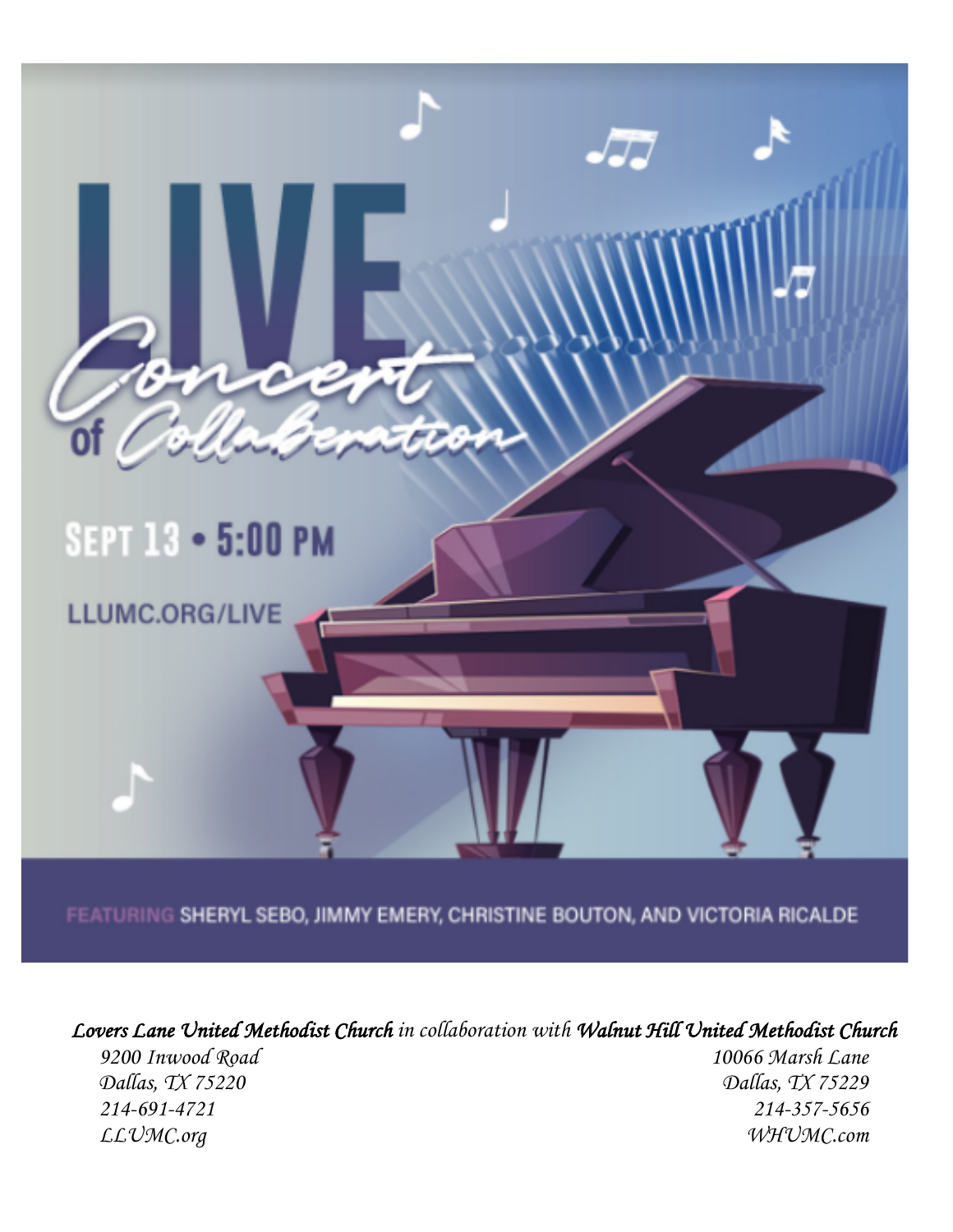## *Live Concert of Collaboration*

Sunday, September 13, 2020 – 5:00 p.m. Lovers Lane UMC Sanctuary Jimmy Emery, *piano |* Sheryl Sebo, *organ* Victoria Ricalde, *violin |* Christine Bouton, *piano*

| To God Be the Glory                                                                                                                                                                                              | Jimmy Emery, piano   Sheryl Sebo, organ                     | arr. Raney (b. 1956)                                                                                     |
|------------------------------------------------------------------------------------------------------------------------------------------------------------------------------------------------------------------|-------------------------------------------------------------|----------------------------------------------------------------------------------------------------------|
| Jesu, Joy of Man's Desiring                                                                                                                                                                                      | Jimmy Emery, piano   Sheryl Sebo, organ                     | Johann Sebastian Bach (1685–1750)                                                                        |
| <i>Variations on 'Sine Nomine'</i> ("For All the Saints")                                                                                                                                                        | Sheryl Sebo, organ                                          | Denis Bédard (b. 1950)                                                                                   |
| In His Hands<br>1. the Tiny, Little Baby<br>2. the Busy, Busy People<br>3. the Thunder and the Lightning<br>4. the Little "Bitty" Creatures<br>5. $All My Joy$<br>6.  All Our Sorrows<br>7. the Whole Wide World |                                                             | arr. Raney                                                                                               |
| Sonatina in G major, Op. 100: I. Allegro risoluto                                                                                                                                                                | Victoria Ricalde, violin   Christine Bouton, piano          | Antonin Dvořák (1841-1904)                                                                               |
| Symphony of Spirituals<br>1. Presto: Go Down, Moses<br>4. Coda                                                                                                                                                   | 3. Toccata & Fugue: Swing Low, Sweet Chariot, Promised Land | arr. Raney<br>2. Andante & Allegro: I Want Jesus to Walk with Me, Let Us Break Bread Together, Great Day |
| Joyful, Joyful, We Adore Thee                                                                                                                                                                                    | Jimmy Emery, piano   Sheryl Sebo, organ                     | arr. Raney                                                                                               |

The Music Ministry would like to express our appreciation for the many faithful donors who have continued to sustain the Lovers Lane Music Ministry. If you would like to make a designated gift specific to Music Ministry, you can do so at llumc.org/give and select Music Ministry from the pull-down menu of giving options.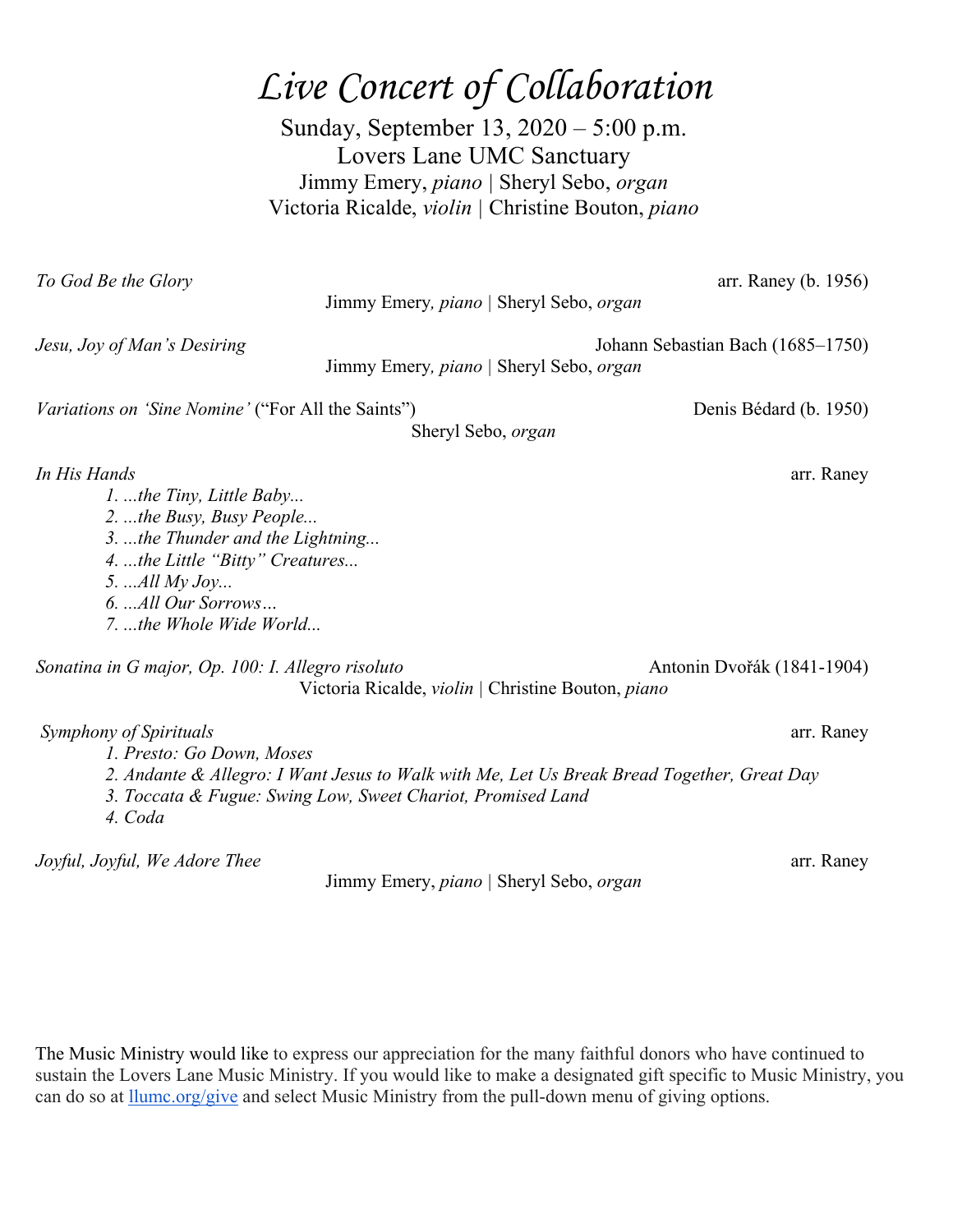

**Jimmy Emery** has served as Director of Music on the staff of Lovers Lane United Methodist Church since 2006. His deep commitment to the principles of artistic excellence, passionate worship, and authentic relationships guides his approach to ministry and helps to shape a nurturing atmosphere in which the diverse musical ensembles of

the church thrive. As a devoted collaborative performer, Jimmy has served fifteen seasons on the artistic staff of the Children's Chorus of Greater Dallas and performs regularly with The Texas Voices and Resounding Harmony. He also serves as a music specialist and principal Collaborative Pianist for the Brookhaven campus of Dallas College. Jimmy participates broadly as a collaborative pianist for secondary choral and instrumental programs throughout the DFW Metroplex, including Dallas, Plano, Allen, Lancaster, Lewisville, Mansfield, and Wylie. As a conductor, Jimmy has led orchestrated performances of sacred masterworks by Vivaldi, Bach, Handel, Beethoven, Schubert, Mozart, Brahms, Saint-Saëns, Dubois, Fauré, Hanson, Thompson, and Rutter. Jimmy, a *summa cum laude* graduate of the Meadows School of the Arts at Southern Methodist University, earned a Master of Music degree in Music Education with a Concentration in Choral Conducting and a Bachelor of Music degree in Piano Performance, Piano Pedagogy, and Music Education. Jimmy is married to Jill Emery, a teacher at Dealey International Academy. Their children are Zachary, Haven, Chris, and Levi.



**Christine E. Bouton** joyfully celebrated 25 years in Music Ministry in The United Methodist Church with an "Anniversary Organ Recital." Her most recent performances have been in Lovers Lane UMC's Shipp Chapel as guest artist at Sheryl Sebo's Holy Week Recital, and as organ soloist for Pro Musica's concert featuring Respighi's *Suite in G Major for Strings and Organ*. Since coming to Texas 14 years ago, Ms.

Bouton has held the position of Director of Music Ministries & Organist at Walnut Hill United Methodist Church, now known as Walnut Hill Church—A Ministry of Lovers Lane UMC. She is a past Dean (Suffolk, NY) and a Colleague of the American Guild of Organists. She is currently the Director of the Education and Certification Committee,

Dallas Chapter, and has served on the Dallas AGO's Executive Committee. Ms. Bouton is also a Piano Accompanist at Richland College, as well as at Highland Park High School among other schools. Her favorite accompanying job, however, is playing for her daughters: violinist Victoria, flutist Katarina and trumpeter Juliana. Husband Ken is a percussionist. Christine has used this season of sheltering-in-place as a time to learn new organ and piano repertoire. One of her greatest passions is discovering pieces that will be a blessing to the congregation and online viewers. Acknowledging that variety is the spice of life, she devours everything from classic organ literature to gospel and jazz. When she's not practicing (or trying to learn new technology), Christine is communing with God as she gardens. "Besides family, the greatest blessing in my life is the honor and joy of doing Music Ministry. I am very thankful to LLUMC for including me and Victoria in this concert."



**Victoria Ricalde,** a lifelong performer with a diverse artistic background, is an eclectic and versatile multi-instrumentalist. Although classically trained and holding a bachelor degree in violin performance, she is also active as a singer, pianist, composer, and songwriter. Her musical projects span a variety of styles including jazz, pop,

and soul. Victoria performs regularly in the Dallas-Fort Worth metroplex with notable past venues including the Warwick Melrose, GrapeFest, and the Dallas Korean Festival. She has also been the recipient of numerous awards, including AMTC SHINE Conference Overall Songwriter, LUSOM Music Performer of the Year, and LUSOM Senior Instrumentalist of the Year. Victoria currently teaches private lessons and orchestra classes in conjunction with Rojas School of Music located in Grapevine, TX. She also serves as a staff musician at the Walnut Hill Church campus of Lovers Lane UMC.